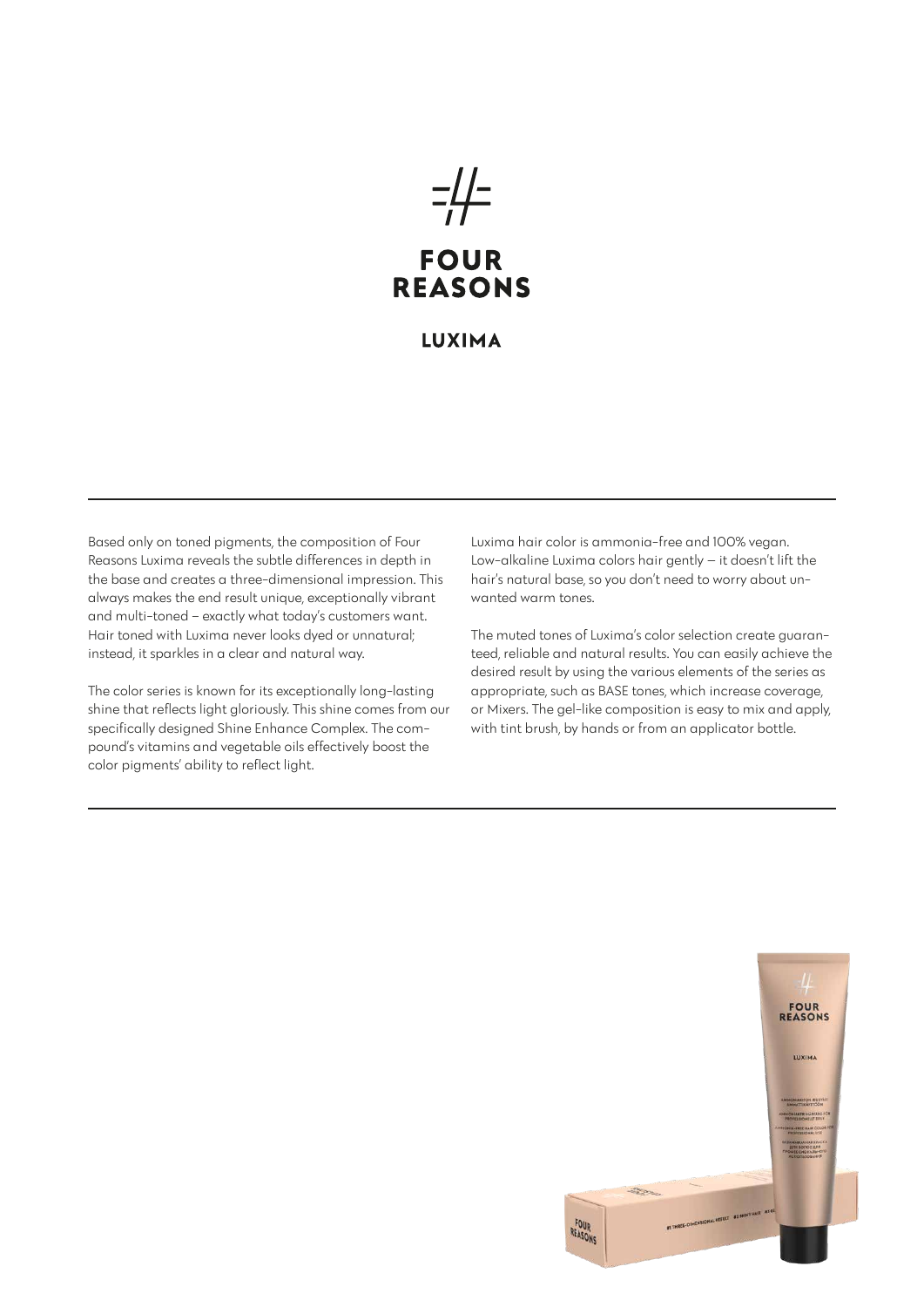| <b>MIXERS</b>  | ANTHRACITE<br>$\equiv$                                                               | VIOLA<br>22                                | <b>MAGENTA</b><br>$26$                                                            | REDISSIMO<br>66                                         | <b>ORANGE</b><br>44                                                       |
|----------------|--------------------------------------------------------------------------------------|--------------------------------------------|-----------------------------------------------------------------------------------|---------------------------------------------------------|---------------------------------------------------------------------------|
| <b>PASTELS</b> | <b>BLUE SKY</b>                                                                      | LAVENDER                                   | NINT                                                                              | <b>ROSE</b>                                             | PEACH                                                                     |
|                | $8 - 10.12$<br>BLOND<br>PEARLY                                                       | ROSE BLOND<br><b>FROZEN</b><br>$8 - 10.16$ | STRAWBERRY<br>BLOND<br>8-10.26                                                    | BEACH BLOND<br>$8 - 10.13$                              | $\begin{array}{ll} \textbf{CREAM BLOND} \\ \textbf{8--10.32} \end{array}$ |
| <b>BLONDS</b>  | PEARLY<br>PASTEL<br>$7 - 9.12$                                                       | SMOKY<br>$7 - 9.16$<br><b>ROSE</b>         | INKY PINKY<br>7-9.26                                                              | $\begin{array}{c}\n\text{SANDY} \\ 7-9.13\n\end{array}$ | $\begin{array}{c}\n\text{CHAI LATTE} \\ 7-9.32\n\end{array}$              |
|                | $\begin{array}{lll} \mathsf{MINERAL} \, \mathsf{GREY} \\ \ 6\text{--}8.1\end{array}$ | ICE COFFEE<br>$6-8.12$                     | $\begin{array}{l} \textsf{MAROON} \textsf{BROWN} \cr \textup{6--8.25}\end{array}$ | MILK<br>CHOCOLATE<br>6-8.32                             | MOCHACCINO<br>6-8.13                                                      |
| <b>BROWNS</b>  | <b>BLACK<br/>LEATHER</b><br>2-4.12                                                   | <b>ESPRESSO</b><br>$4 - 6.12$              | CHOCOLATE<br>CHERRY<br>$4 - 6.25$                                                 | DARK<br>CHOCOLATE<br>$4 - 6.32$                         | <b>FRENCH</b><br><b>ROAST</b><br>4-6.13                                   |
| <b>EXPRESS</b> | PEARL JAM<br>$\supseteq$                                                             | <b>BLUSH</b><br>$\overline{a}$             | SALMON                                                                            | SUNKISS<br>10                                           | SILVERFOX                                                                 |
| <b>BASE</b>    | $9 - 10$                                                                             | $8 - 8$                                    | $7 - 8$                                                                           | $6 - 6$                                                 | $4 - 5$                                                                   |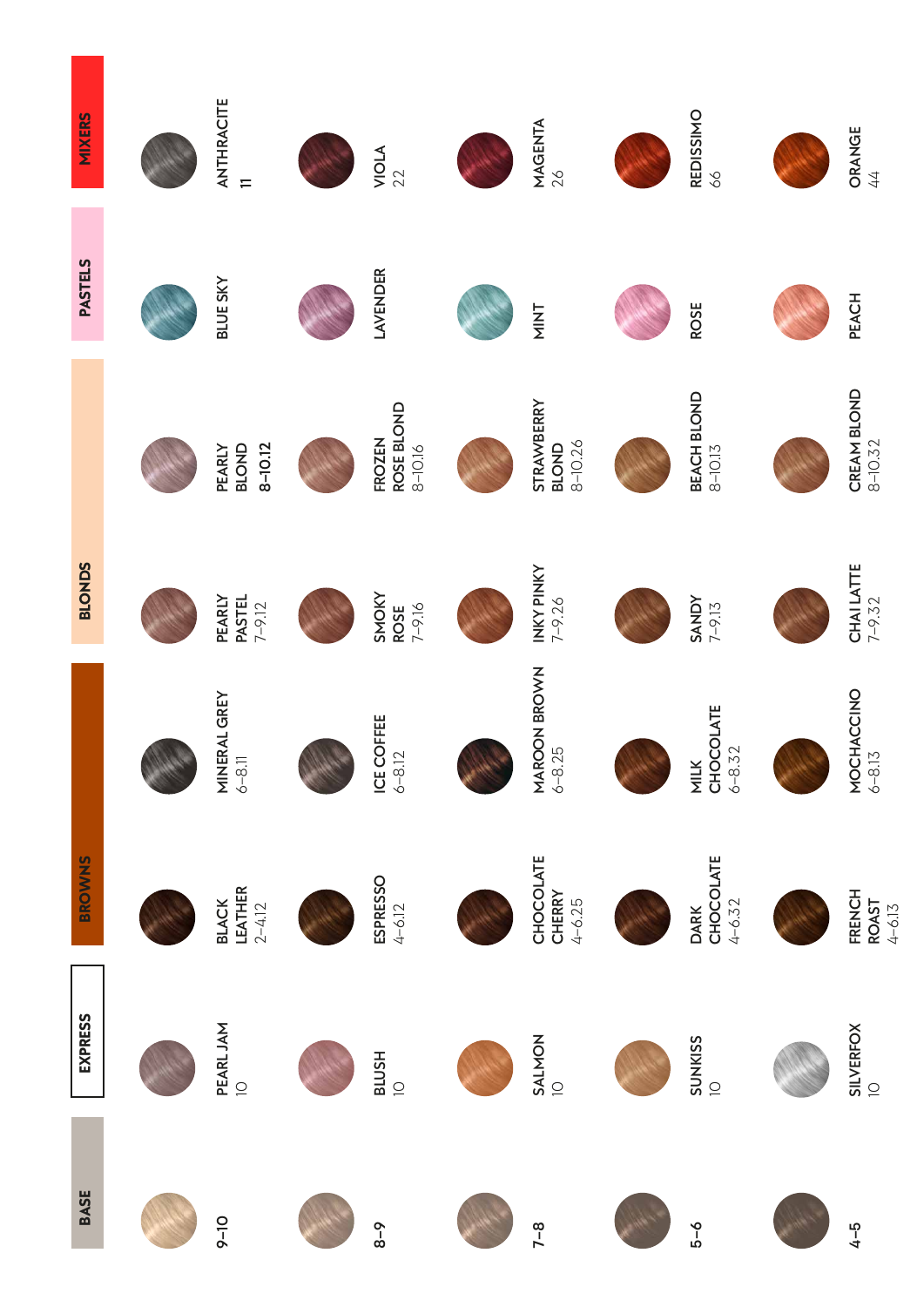

**LUXIMA**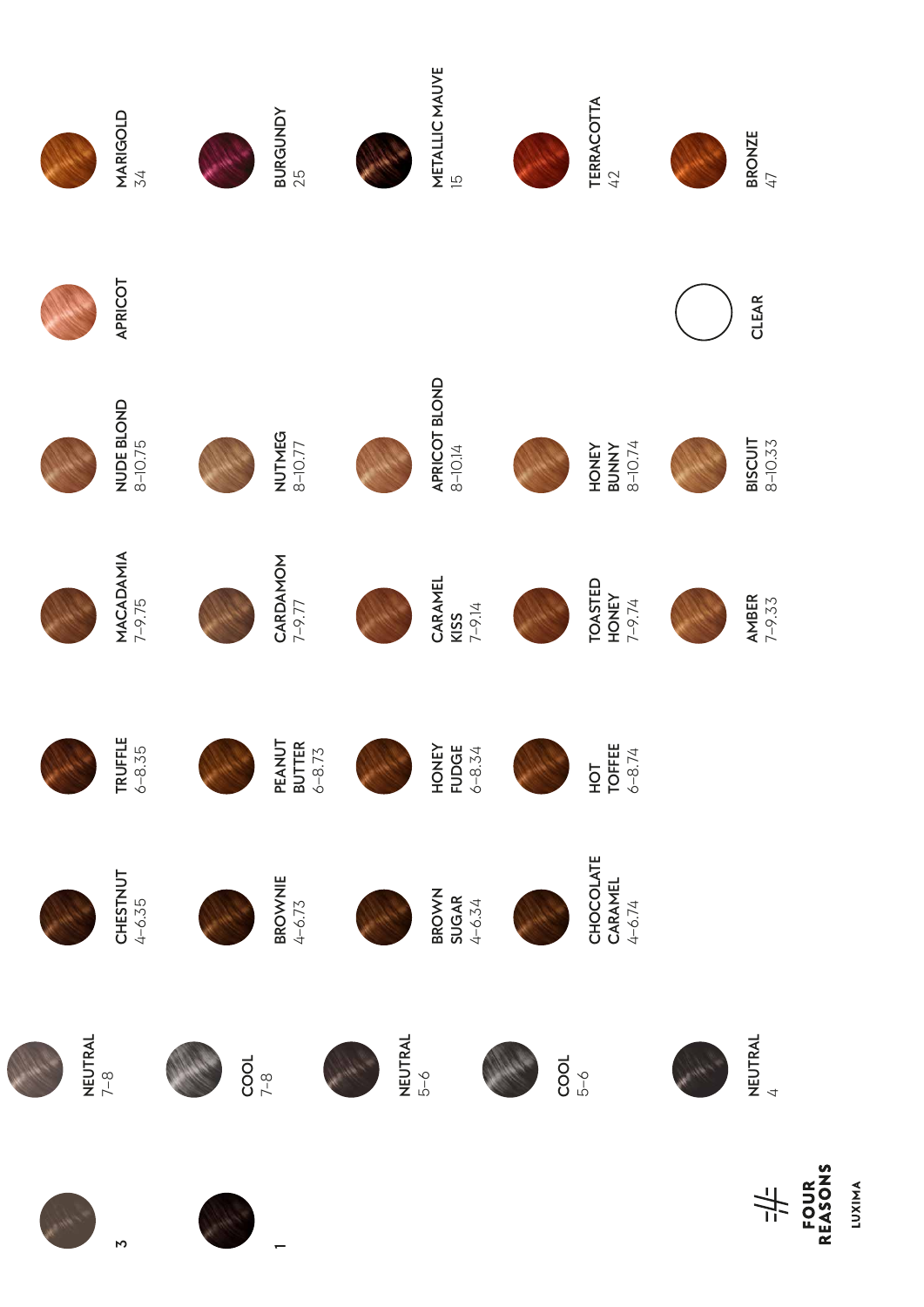### **SHINE ENHANCE COMPLEX** – REFLECTIVE SHINE WITH NATURAL OILS AND EXTRACTS

Four Reasons Luxima gets its crystal-like shine from our Shine Enhance Complex, which strengthens the pigments' ability to reflect light, thanks to its nourishing, plant-based oils.

#### **Limnanthes alba seed oil**

Extracted from the seeds of limnanthes alba (meadowfoam), this oil highlights the hair's natural shine, gives it texture and a soft feel.

#### **Calendula extract**

Known for its soothing and anti-inflammatory properties, calendula extract is rich in moisturizing ingredients that make hair healthy and shiny.

#### **Strength from vitamins**

Vitamins E and C are antioxidants that care for hair, protect it from UV rays and improve the durability of the color. We only use plant-based vitamins.

# **INSTRUCTIONS FOR USE**

## BRILLIANT TONE RANGES



#### **BASE tones**

BASE tones increase coverage and the capacity to even out the color. They are easy to use for darkening or brightening hair color, including root growth, and to cover grey hair. You can use BASE tones mixed with other colors or as is.

#### **EXPRESS tones**

Cool, natural tones in various darkness levels, and selected light tones for express tinting and color corrections. When used as is, the processing time is only 5 minutes.

#### **BROWN tones**

Muted, brown tones for freshening up or deepening the tone of colored hair or for changing the color in two different depth levels: 4–6 and 6–8.



#### **BLOND tones**

Muted tones for toning, deepening and evening out the color of blond hair in two different depth levels: 7–9 and 8–10. All the tones already contain substances to counteract yellow undertones.

#### **PASTEL tones**

Ready-made pastel tones with Luxima's gorgeous shine and clarity. Use for toning lightened hair or for pastelizing BLOND tones.

#### **MIXER tones**

Rich mixture tones from cold to warm in both pure and broken tones – use to emphasize other tones or as is.

#### **Tone identifiers**

The tones are marked with numbers that indicate the depth level and character of the tone.

- The first few numbers reveal where within the depth range the tone is, i.e. the amount of pigment in it.
- The latter numbers are based on the color star and denote the character of the tone.

#### **Choosing the tone**

- 1. Determine the natural depth level of the hair, as well as the depth level and tone of any artificial tone.
- 2. Determine the tone and translucence of the desired end result. If you want to achieve a multidimensional result, choose your Luxima tone according to the lightest part of the hair. If you are aiming for a more nuanced and tranquil result, choose the tone according to the darkest part of the hair.



- .2 Iridescent .6 Red
	-
	-
- .4 Copper
- .3 Golden .7 Tobacco / Brown

E.g. 7–9.16 Smoky Rose / 7–9 = the depth level of the base that suits the color, and .16 = the character of the tone Please note that the end result in lightened hair is 8 in terms of depth level; in other words, it is somewhere between 7 and 9.